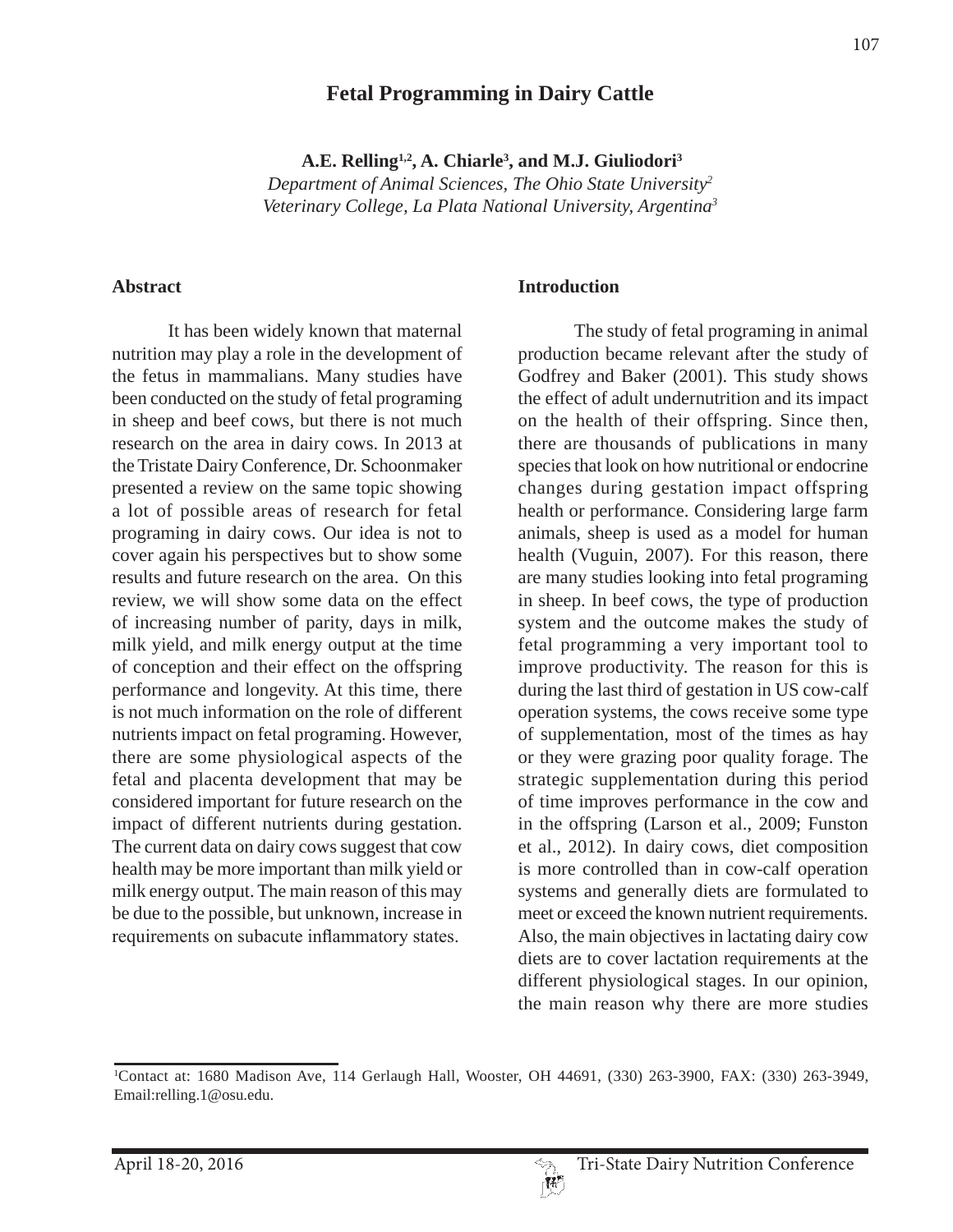conducted on fetal programing in sheep and beef cows than in dairy cows is because the different production systems and the expected outcomes on the production in each system. However, we know that lactating dairy cows' metabolism changes a lot during lactation, somewhat similiar to milk production. Because of that, we thought it would be logical to expect an imprinting effect of milk production and physiological stage on fetal development.

#### **Description of the Model**

Lactating dairy cows are unique models in which conception may coincide with the higher maternal nutrient and energy requirements. In early lactation, the cow enters a negative energy balance that leads to mobilization of body energy reserves. During the last part of this negative energy balance is when we want the cow to conceive. However, we need to consider that nutrients must be partitioned between the mammary gland and the placenta. Therefore, our starting hypothesis was that milk production will play a role in fetal development.

## **Fetal Program Effect**

As mentioned earlier in the manuscript, there is not much research on fetal programing in dairy cows. However, there are some research that looks into it. One of the first studies that looked into the role of maternal performance on their offspring performance was conducted by Pryce et al. (2002). They use two genetic lines as maternal treatments and evaluate the effect that the genetic line has on reproductive performance. In this study they did not find difference on maternal genetic line and reproductive performance, neither in milk yield, body condition score, nor dry matter intake on the first 180 days of lactation (Pryce et al., 2002). However, the study did not have a large number of animals and there were various

management systems. This may result in not enough experimental units to test their proposed objective.

Another interesting study on fetal programming was carried out by Berry et al. (2008). In this study, they evaluated maternal milk production in their offspring. They used a large data base of more than 20,000 cows. Despite the objective to evaluate the effect of milk production, they separated the dams only by milk yield, without talking in consideration other variables, such as days in milk. From this study, they observed that milk yield at the time of conception had a negative impact on milk yield of the offspring and survival of the offspring to the second lactation. Also, increased dam milk yield increases somatic cell counts on the offspring (Berry et al., 2008).

However, it is known that milk yield changes depending on the days in milk of each cow. For that reason, we used a large data base (more than 150,000 dams and 200,000 offspring) and added into the model the effect of milk yield at the time of conception, number of parity, days in milk at conception, and their interaction (Chiarle et al., 2015). We did not observe an effect of the interactions of the explanatory variables. Considering milk yield at the time of conception, there was no effect of milk yield or energy yield on the dam at the time of conception or the offspring's milk yield in the first lactation. This is different from the results of Berry et al. (2008), but it is possible that the difference is due to the inclusion of days in milk in our model. When we evaluated days in milk (**DIM**), we observed a quadratic effect of DIM at conception on the offspring's milk yield (Figure 1). The offspring conceived from cows in early lactation produced less than offspring conceived at later DIM, and it plateaued at day 150. When we evaluated the effect of number of parity on the offspring's milk yield, we observed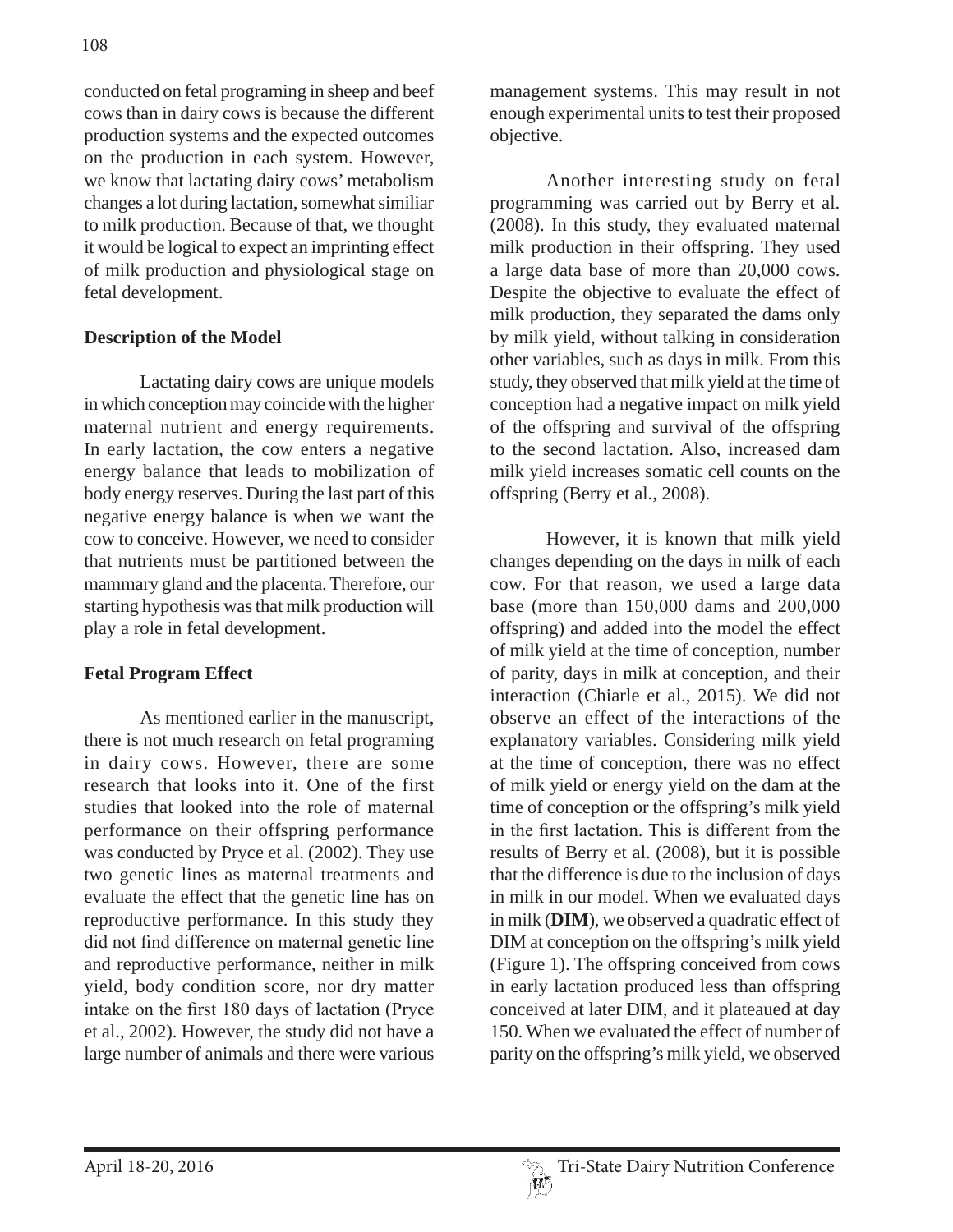a decrease in the offspring's milk yield when the dam had increased number of lactations (1st, 2nd, 3rd or subsequent, Figure 2). This model does not take in consideration the bull or the genetic improvement on each parturition; therefore, the response may be bigger if we add those variables in the model. Within in each cow, milk yield and DIM are confounded, and for that reason, it may be possible why our results in milk yield differ from those presented by Berry et al. (2008).

Another study was conducted by Gonzalez-Recio et al. (2012). This study supported the effect of dam parity on the offspring's milk yield. Also, it revealed that dam parity or number of lactations has an impact on the offspring's longevity and milk composition. If the offspring is born in the first parturition, it has a longer lifespan and a greater fat/protein ratio. Gonzalez-Recio et al. (2012) also looked at the effect of dam subclinical mastitis and the effect on offspring milk yield and longevity. Despite there not being a significant difference, dam subclinical mastitis trended to decrease milk yield and lifespan on the offspring.

So far, there are no studies that can explain the physiology mechanism of these results; however, we suggest that the uterine environment may play a big role on the fetal development. It is possible that in cows with more parities or in early stages of production, the uterus is healing form injuries produced by calving and aging. This may lead to changes in expression of genes, endocrine responses, or even an increase in immune response.

A study presented by Valour et al. (2014) showed on 18 day embryos, difference in genes occurred that are involved in energy and lipid metabolism, depending the physiological stage of the cow. They compared 2 different physiological stages (heifers, early lactation, and late lactation). These group of dams presented different endocrine and metabolite plasma profiles, such as changes in plasma insulin, non-esterified fatty acids (**NEFA**), glucose, and insulin-like growth factor-1 (**IGF-1**) concentrations. In their conclusion, they stated that energy nutrient availability in the dam may have an effect on endometrium physiology.

#### **Conclusions and Future Research**

Despite there not being much research on fetal programing in dairy cows, there is evidence that physiological stage of the dam has an impact on the productivity of the offspring. Because of the genetic selection for milk yield and the effects on mammary development, dam milk production does not seem to be the most important factor regulating fetal programing.

There are some things that we have to consider for future research in this area. Some of those are the association of embryonic and fetal development and the association with placenta physiology. This will help us to understand at what particular time a particular nutrient is required. Also to evaluate if we can nutritionally, through endocrine changes, manipulate the placenta physiology to improve the availability of nutrients to the fetus, in particular periods of development.

## **References**

Berry, D.P., P. Lonergan, S.T. Butler, A.R. Cromie, T. Fair, F. Mossa, and A.C. Evans. 2008. Negative influence of high maternal milk production before and after conception on offspring survival and milk production in dairy cattle. J. Dairy Sci. 91:329-337.

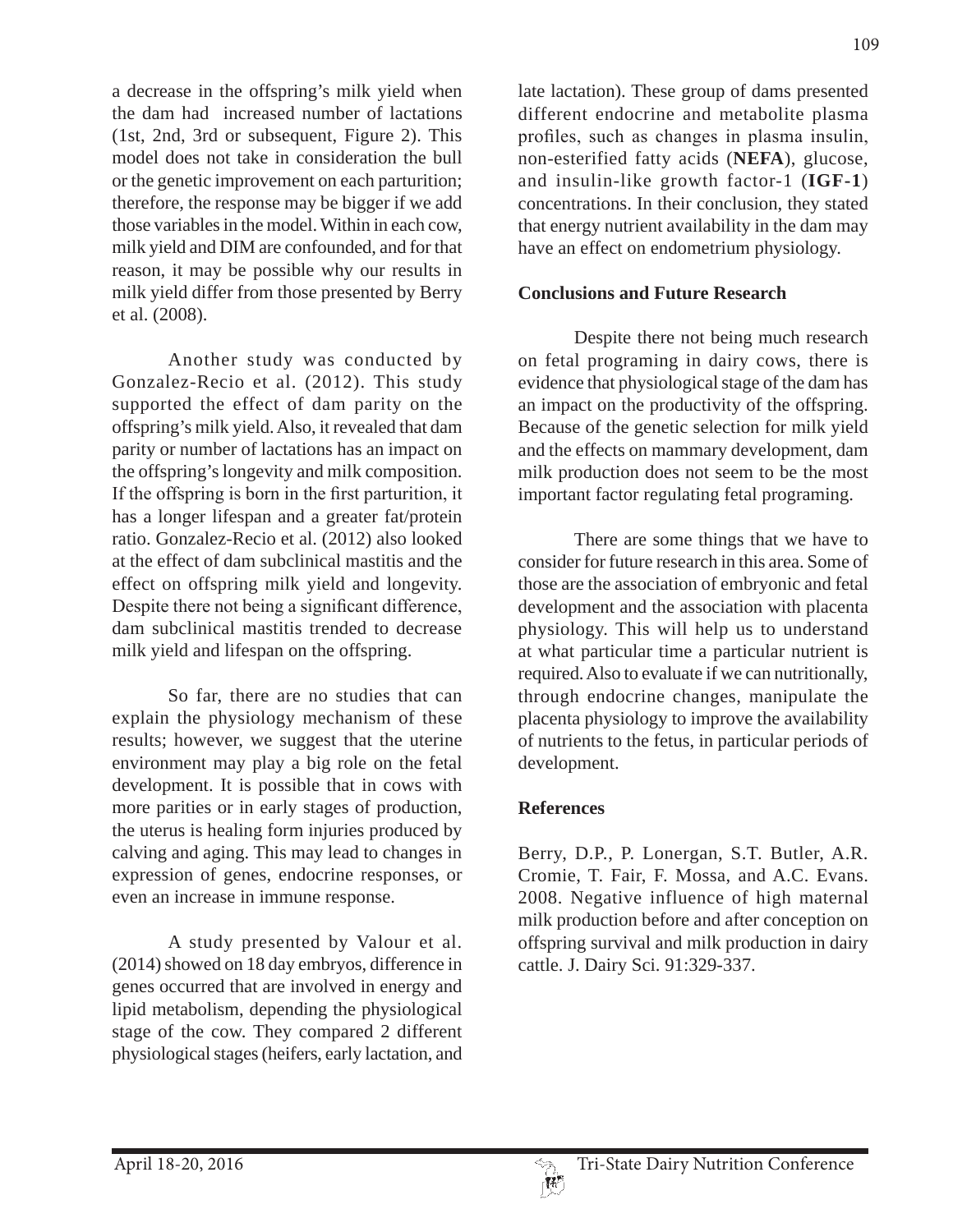Chiarle, A., R. Rearte, S. Corva, R.L. de la Sota, M. Giuliodori, and A.E. Relling. 2015. Fetal programming on dairy cows: Effect of dam's parity and days in milk at conception on firstlactation milk yield in dairy cows. J. Dairy Sci. 98(Suppl. 2): 456.

Funston, R.N., A.F. Summers, and A.J. Roberts. 2012. Alpharma Beef Cattle Nutrition Symposium: Implications of nutritional management for beef cow-calf systems. J. Anim. Sci. 90:2301-2307.

Godfrey, K.M., and D.J. Barker. 2001. Fetal programming and adult health. Public Health Nutr. 4:611-624.

González-Recio, O., E. Ugarte, and A. Bach. 2012. Trans-generational effect of maternal lactation during pregnancy: A Holstein cow model. PLoS One 7: e51816,

Larson, D.M., J.L Martin, D.C. Adams, and R.N. Funston. 2009. Winter grazing system and supplementation during late gestation influence performance of beef cows and steer progeny. J. Anim. Sci. 87:1147-1155.

Pryce, J.E., G. Simm, and J. J. Robinson. 2002. Effects of selection for production and maternal diet on maiden dairy heifer fertility. Anim. Sci. 74:415–421.

Schoonmaker, J. 2013. Effect of maternal nutrition on calf health and growth. Proceedings Tri-State Dairy Nutrition Conference, April 23- 24, The Ohio State University, Columbus.

Valour, D., S.A. Degrelle, A.A. Ponter, C. Giraud-Delville, E. Campion, C. Guyader-Joly, C. Richard, F. Constant, P. Humblot, C. Ponsart, I. Hue, and B. Grimard. 2014. Energy and lipid metabolism gene expression of D18 embryos in dairy cows is related to dam physiological status. Physiol. Genomics 46:39-56.

Vuguin, P.M. 2007. Animal models for small for gestational age and fetal programming of adult disease. Horm. Res. 68:113-23.